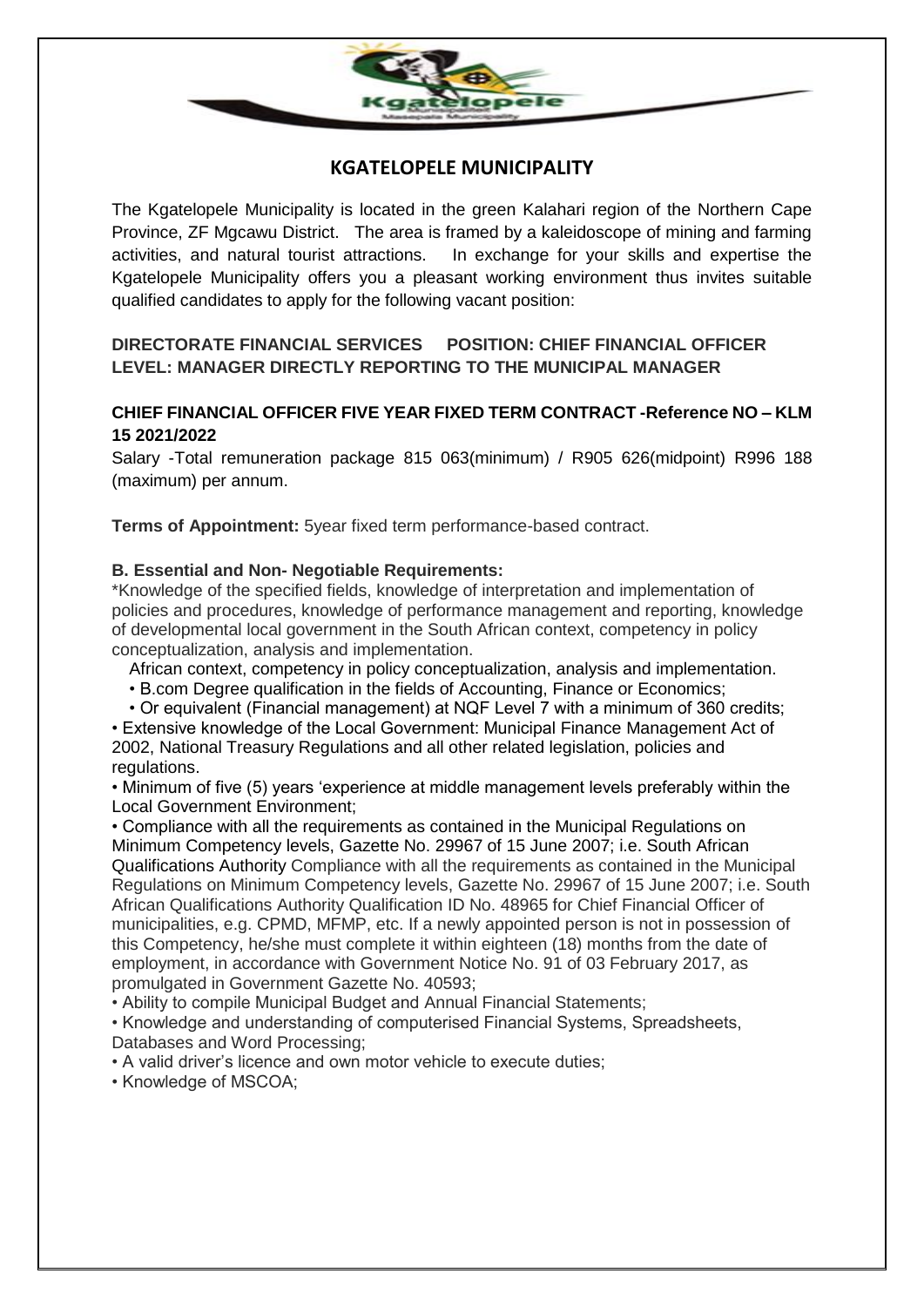#### **C. KEY PERFORMANCE AREAS (KPA's)**.

Perform all delegations by the Accounting Officer in terms of the MFMA, and any other duties or functions that may be assigned by the Accounting Officer;

• Ability to compile the Municipal Budget and Annual Financial Statements and control all the municipality's Bank Account;

• Managing, planning, organising, coordinating, directing and controlling activities of staff at the Budget and Treasury Office, as well as Supply Chain Management unit;

• Contribution to strategic planning and budget alignment and reporting to management team;

• Development of MTREF in line with the requirements of the MFMA accommodating all departments/units;

• Develop and implement a budget spent management and billing units to promote financial sustainability of the municipality;

• Establish functional debt management and billing units to promote financial sustainability of the municipality;

• Implementation of the MFMA Implementation Plan and instil compliance with MFMA to uphold the credibility of the municipality by enabling the municipality to obtain unqualified audit report;

Establish and manager a functional Supply Chain Management unit in line with National Treasury Regulations to instil compliance with the MFMA Regulations;

• Establish an updated Asset Register and the corresponding asset management policy and procedure to enforce compliance with the implementation of GRAP;

• Implementation of inventory requisitions system to monitor inventory and ensure that the annual stock counts are conducted;

• Facilitate insurance management by incorporating insurance management system to control claims and develop corresponding policy;

• Compilation of all financial policies and procedures to ensure sound and sustainable financial management;

#### **NB: Please Note:**

• No faxed or e-mailed applications will be considered;

• Candidates are required to complete the prescribed "Annexure C" application form as per Regulations on Appointment and Conditions of Employment of Senior Managers Government Notice 21 Government Gazette 37245 dated 17 January 2014 which is obtainable from the internet at Kgatelopele Municipality Website (failure to do so will result in the candidate being disqualified);

• Short-listed candidates will be subjected to security vetting/screening, verification of qualifications And employment history/reference check and competency assessment should also disclose

#### **Financial interest;**

• Kgatelopele Municipality reserves the right to nullify or cancel an employment contract and recover all costs incurred by the municipality including remuneration, advertisement, etc.; should it be discovered that the successful candidate submitted false or insufficient information which resulted to the contravention of the provisions of Municipal Council Policies, Municipal Systems Amendment Act No. 7 of 2011 or any other relevant legislation; • If no communication has been received from us within ninety (90) days after the closing

date, please consider your application not successful. The Municipality reserves the right to appoint or not appoint any person.

• Canvassing for the appointment is strictly prohibited and any collaborating evidence thereof will automatically disqualify the applicant.

• The successful candidate will be held personally liable for certain costs incurred during recruitment if he or she, after being appointed decline to accept the appointment.

• If you meet the stated requirements, a fully completed Annexure C Application Form, Detailed Curriculum Vitae, recently certified copies of all qualifications, a recently certified copy of the Identity Document and Driver's License (certified copies must not be older than 3 months) and proof of Competency level, where applicable, must be addressed/sent to: • Applications that hold any political office positions namely Chairperson, Deputy Chairperson, Secretary, Deputy Secretary or Treasurer Nationally, Provincially, Regionally or other areas in which the party operates; or any position in a political party equivalent to a